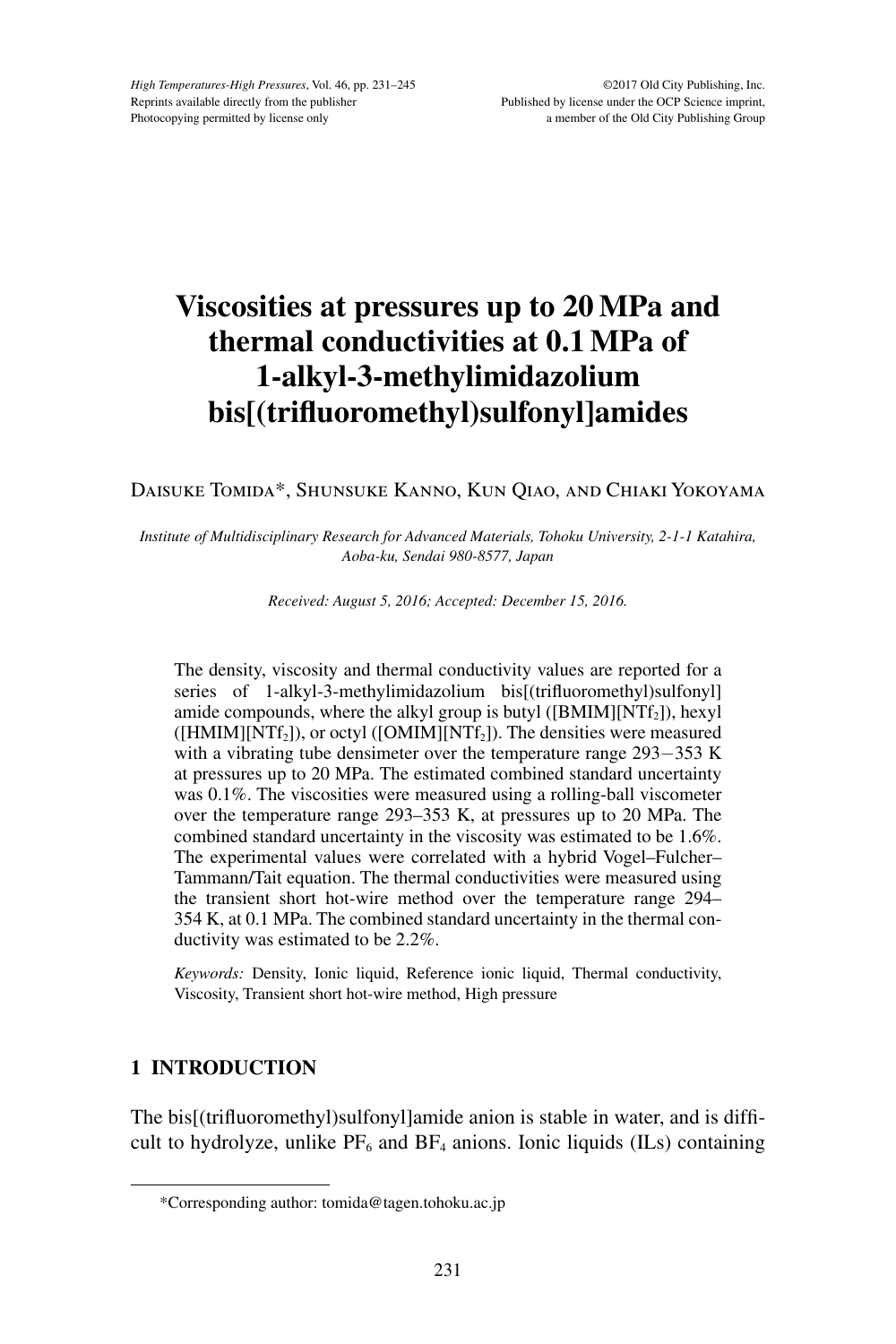this anion are therefore easy to handle. 1-Hexyl-3-methylimidazolium bis[(trifluoromethyl)sulfonyl]amide ( $[HMIM][NTf<sub>2</sub>]$ ) is used as the reference IL, and the recommended values of its basic physical properties such as density have been determined by the International Union of Pure and Applied Chemistry (IUPAC) [1,2]. However, recommended values of its thermal conductivity are not available.

The thermal conductivity of  $[HMIM][NTf<sub>2</sub>]$  has been reported by Ge et al., Fröba et al., and Tenney et al. [3–5]. The thermal conductivity of 1-butyl-3-methylimidazolium bis[(trifluoromethyl)sulfonyl]amide ([BMIM][NTf2]) has been reported by Ge et al. and Chen et al. [3,6]. The thermal conductivity of 1-octyl-3-methylimidazolium bis[(trifluoromethyl)sulfonyl]amide ([OMIM]  $[NTf<sub>2</sub>]$ ) has been reported by Ge et al. [3].

The density is related to the viscosity, and equations for calculating the density at 0.1 MPa and at high pressures have been proposed. However, although an equation for calculating the viscosity at 0.1 MPa has been proposed, there is no standard equation for calculating viscosities at high pressures. A few groups have measured the viscosities of  $[BMIM][NTf_2] [7,8]$ and  $[HMIM][NTf<sub>2</sub>]$  [9,10] at high pressures, but high-pressure viscosity data have not been reported for  $[OMIM][NTf<sub>2</sub>]$ .

In this study, we measured the densities, viscosities, and thermal conductivities of  $[BMIM][NTf_2]$ ,  $[HMIM][NTf_2]$ , and  $[OMIM][NTf_2]$ . The densities were measured using a vibrating-tube densimeter over the temperature range 293–353 K, at pressures  $\leq$  20 MPa. The viscosities were measured using a rolling-ball viscometer over the temperature range 293–353 K, at pressures ≤20 MPa. The transient short hot-wire method was used to measure the thermal conductivities over the temperature range 294–354 K at 0.1 MPa.

## **2 EXPERIMENTAL**

### **2.1 Materials**

 $[BMIM][NTf<sub>2</sub>]$  and  $[OMIM][NTf<sub>2</sub>]$  were prepared using the following procedure. The starting materials were 1-methylimidazole (Sigma-Aldrich, St. Louis, MO, USA, 99%), 1-chlorobutane (Sigma-Aldrich, St. Louis, MO, USA, 99%), 1-chlorooctane (Sigma-Aldrich, St. Louis, MO, USA, 99%), and lithium bis(trifluoromethylsulfonyl)imide (Wako Pure Chemical Industries, Japan, 97%). First, 1-methylimdazole (1.0 mol) was mixed with a small excess of 1-chloroalkane (1.15 mol) at 343 K for more than 72 h under nitrogen. The resulting viscous yellow–brown liquid was washed several times with ethyl acetate, and then the remaining ethyl acetate was removed by heating the solution at 343 K for more than 24 h under vacuum. The chloride anion was exchanged for the bis(trifluoromethylsulfonyl)imide anion as follows: 1-alkyl-3-methylimidazolium chloride was dissolved in ion-exchanged water and lithium bis(trifluoromethylsulfonyl)imide was added. The reaction was conducted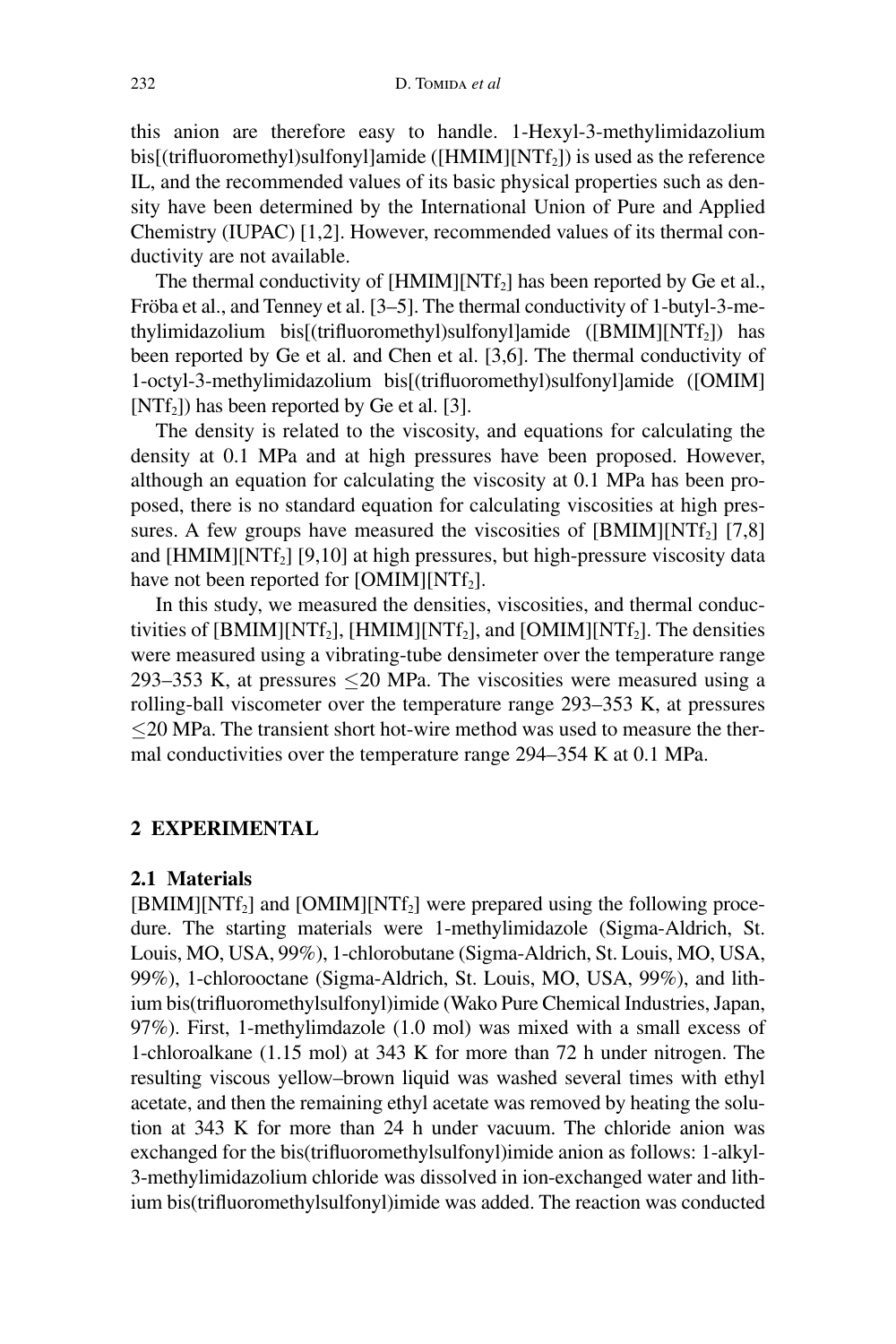for 72 h at room temperature. The upper aqueous phase was decanted, and the lower IL phase was washed more than 10 times with deionized water. The IL was dried under vacuum at 343 K for 24 h. Activated charcoal was added to the IL and the mixture was stirred at room temperature for 24 h. The activated charcoal was removed by filtration through a neutral alumina column. The IL was heated under vacuum at 343 K for 48 h to remove excess water.

 $[HMIM][NTf<sub>2</sub>]$  was prepared using the procedure reported by Widegren and Magee [11], which is the IUPAC sample synthesis method.

The product purities were confirmed by CHN elemental analysis. The products were degassed and dried under vacuum for 24 h at 343.15 K before analysis. After analysis, the water content of each IL sample was determined by coulometric Karl-Fischer titration. The water contents of the ILs were lower than 100 ppm. The chloride concentrations were measured using a chloride-selective electrode, and were less than the detection limit (18  $\times$ 10−<sup>6</sup> ). The results are listed in Table 1.

## **2.2 Measurements**

The viscosities were measured using a rolling-ball viscometer; this has been described in detail elsewhere [12,13]. The glass tube was approximately 10 cm in length with an internal diameter of 7.15 mm  $(\pm 0.01$  mm), and the diameter of the stainless-steel ball was  $7.00 \pm 0.01$  mm. The sample, which was degassed and dried under vacuum for 24 h at 343 K, was introduced into the viscometer. The temperature was measured with a quartz thermometer (DMT-610, Tokyo Denpa, Co., Japan). The pressure was measured using a Bourdon**-**tube pressure gauge, which was periodically calibrated against a dead-weight gauge. The standard uncertainty in the temperature was 10 mK. The standard uncertainties in the pressure at 0.1 MPa and 5.0 MPa  $\leq P$ ≤20.0 MPa were 4 kPa and 0.1 MPa, respectively. The combined standard uncertainties of the reported viscosity values were estimated to be 1.5%. The

| Element        | [BMIM][NTf <sub>2</sub> ] |          | [HMIM][NTf <sub>2</sub> ]   |       | [OMIM][NTf <sub>2</sub> ] |          |
|----------------|---------------------------|----------|-----------------------------|-------|---------------------------|----------|
|                | <i>Theoretical</i>        | Measured | <i>Theoretical Measured</i> |       | Theoretical               | Measured |
|                | $(mass\%)$                |          | $(mass\%)$                  |       | $(mass\%)$                |          |
| C              | 28.64                     | 28.41    | 32.21                       | 32.06 | 35.36                     | 35.12    |
| H              | 3.60                      | 3.39     | 4.28                        | 4.11  | 4.88                      | 4.73     |
| N              | 10.02                     | 9.98     | 9.39                        | 9.32  | 8.84                      | 8.62     |
| Water (ppm)    | 91                        |          | 84                          |       | 79                        |          |
| $[Cl^-]$ (ppm) | _*                        |          | _*                          |       | _*                        |          |

TABLE 1 Purities of synthesized ionic liquids

\*Detection limit <18 ppm.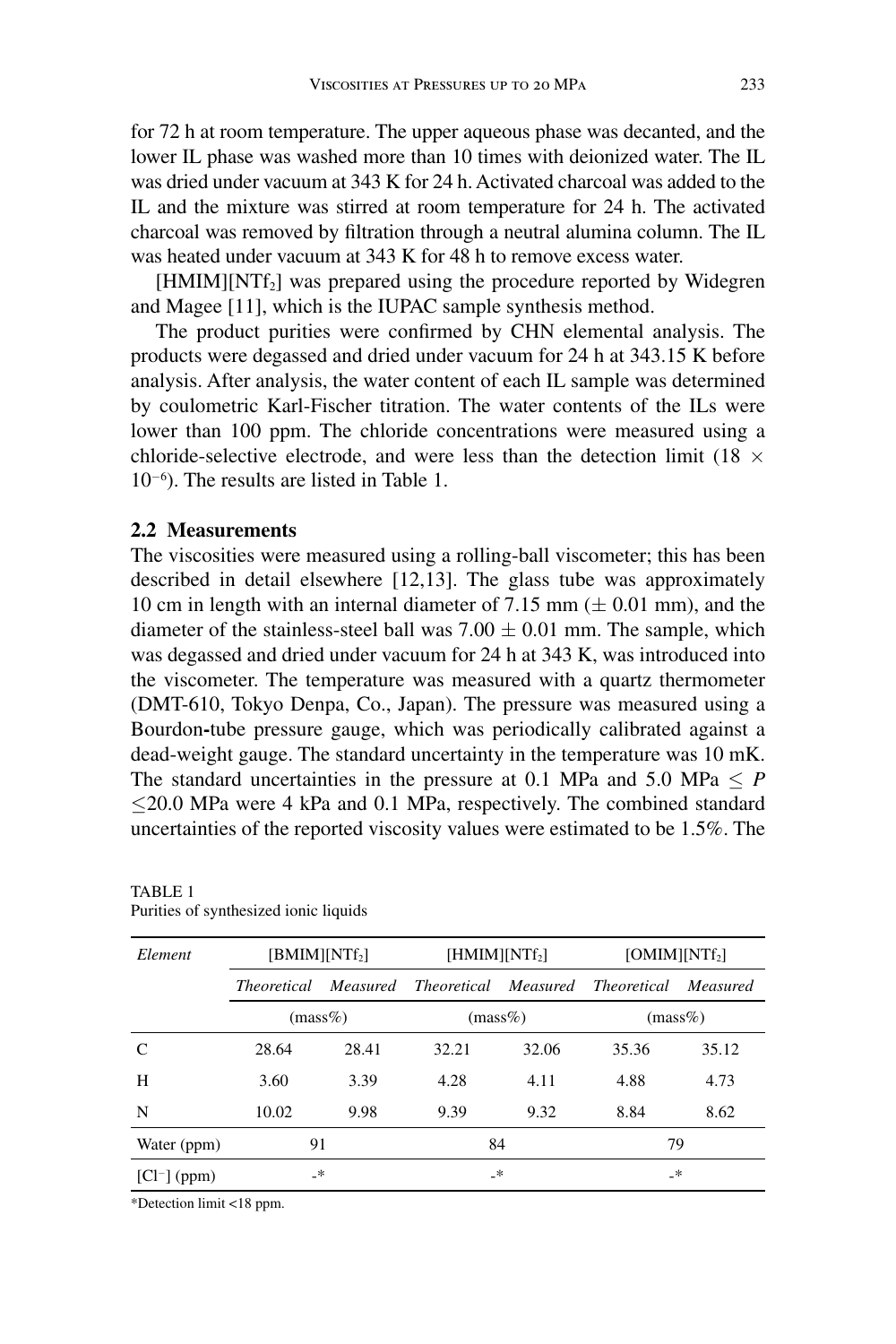densities of the samples were determined using a vibrating-tube densimeter (DMA512P, Anton Paar, Graz, Austria); The temperature was measured with a quartz thermometer (DMT-610, Tokyo Denpa, Co., Japan).The pressure was measured using a Bourdon**-**tube pressure gauge, which was periodically calibrated against a dead-weight gauge. The standard uncertainty in the temperature was 10 mK. The standard uncertainties in the pressure at 0.1 MPa and 5.0 MPa  $\leq P \leq 20.0$  MPa were 4 kPa and 0.1 MPa, respectively. The estimated combined standard uncertainty was 0.1%.

The thermal conductivities were determined using the transient short hotwire method [14]; this has been described in detail elsewhere [15,16]. A platinum wire of diameter about 50  $\mu$ m and length about 13 mm was used as the short wire. The temperature had increased by less than 2 K after 1 s. The temperature was measured with a quartz thermometer (DMT-610, Tokyo Denpa, Co., Japan). The standard uncertainty in the temperature was 10 mK. The combined standard uncertainty in the thermal conductivity data was estimated to be within 2.2%.

### **3 RESULTS AND DISCUSSION**

The experimental density and viscosity data for  $[BMIM][NTf<sub>2</sub>]$ ,  $[IHMIM]$ [NTf<sub>2</sub>], and [OMIM][NTf<sub>2</sub>] are presented in Tables 2, 3, and 4, respectively.

| P(MPa) | $\rho$ (kg m <sup>-3</sup> ) | $\eta$ (mPa s) |
|--------|------------------------------|----------------|
| 0.1    | 1441.7                       | 62.0           |
| 5.0    | 1445.4                       | 66.2           |
| 10.0   | 1448.6                       | 73.0           |
| 15.0   | 1451.7                       | 75.8           |
| 20.0   | 1455.6                       | 80.1           |
| 0.1    | 1437.1                       | 50.5           |
| 0.1    | 1423.3                       | 27.8           |
| 5.0    | 1427.0                       | 29.2           |
| 10.0   | 1430.0                       | 31.3           |
| 15.0   | 1433.8                       | 33.3           |
| 20.0   | 1436.9                       | 34.5           |
| 0.1    | 1405.1                       | 15.1           |
| 5.0    | 1409.0                       | 16.0           |
| 10.0   | 1411.9                       | 16.7           |
| 15.0   | 1415.7                       | 17.5           |
| 20.0   | 1419.4                       | 18.5           |
| 0.1    | 1386.1                       | 9.54           |
| 5.0    | 1390.0                       | 9.94           |
| 10.0   | 1393.6                       | 10.4           |
| 15.0   | 1397.9                       | 10.7           |
| 20.0   | 1401.6                       | 11.2           |
|        |                              |                |

TABLE 2 Density and viscosity of [BMIM][NTf<sub>2</sub>]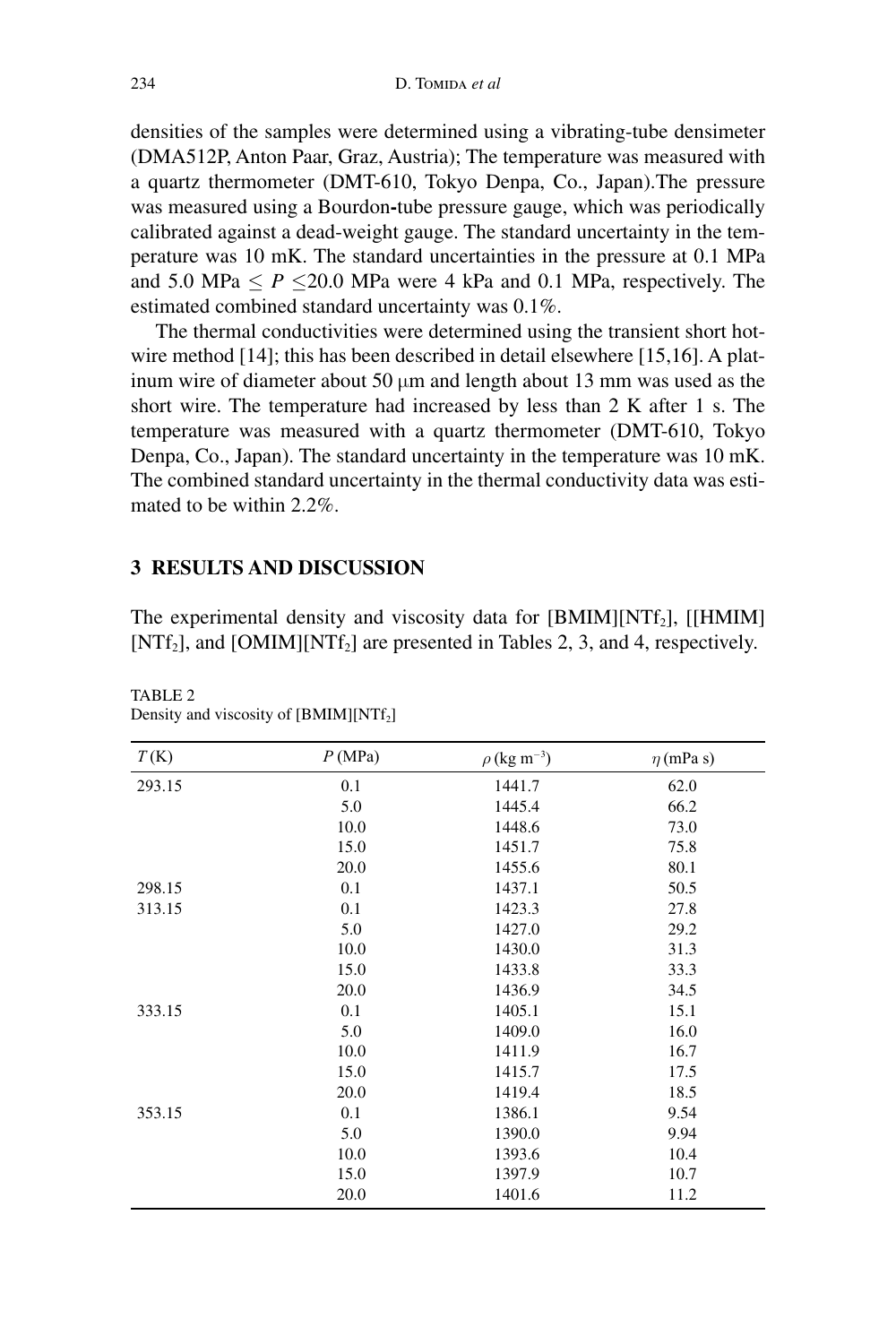| T(K)   | P(MPa) | $\rho$ (kg m <sup>-3</sup> ) | $\eta$ (mPa s) |
|--------|--------|------------------------------|----------------|
| 293.15 | 0.1    | 1375.1                       | 89.5           |
|        | 5.0    | 1378.7                       | 96.1           |
|        | 10.0   | 1382.4                       | 101            |
|        | 15.0   | 1386.0                       | 110            |
|        | 20.0   | 1388.9                       | 117            |
| 298.15 | 0.1    | 1370.7                       | 70.2           |
| 313.15 | 0.1    | 1358.0                       | 37.4           |
|        | 5.0    | 1361.6                       | 39.2           |
|        | 10.0   | 1365.1                       | 42.2           |
|        | 15.0   | 1368.7                       | 43.7           |
|        | 20.0   | 1372.3                       | 47.3           |
| 333.15 | 0.1    | 1340.1                       | 19.2           |
|        | 5.0    | 1344.2                       | 20.2           |
|        | 10.0   | 1347.6                       | 21.2           |
|        | 15.0   | 1351.1                       | 22.0           |
|        | 20.0   | 1355.3                       | 22.8           |
| 353.15 | 0.1    | 1323.4                       | 11.2           |
|        | 5.0    | 1327.2                       | 11.7           |
|        | 10.0   | 1330.6                       | 12.0           |
|        | 15.0   | 1334.0                       | 12.4           |
|        | 20.0   | 1337.4                       | 12.9           |

TABLE 3 Density and viscosity of [HMIM][NTf<sub>2</sub>]

TABLE 4

Density and viscosity of [OMIM][NTf<sub>2</sub>]

| T(K)   | P(MPa) | $\rho$ (kg m <sup>-3</sup> ) | $\eta$ (mPa s) |
|--------|--------|------------------------------|----------------|
| 293.15 | 0.1    | 1324.4                       | 122            |
|        | 5.0    | 1327.9                       | 127            |
|        | 10.0   | 1330.7                       | 139            |
|        | 15.0   | 1334.1                       | 149            |
|        | 20.0   | 1337.6                       | 160            |
| 298.15 | 0.1    | 1320.4                       | 94.7           |
| 313.15 | 0.1    | 1307.8                       | 47.7           |
|        | 5.0    | 1311.1                       | 51.1           |
|        | 10.0   | 1314.4                       | 52.4           |
|        | 15.0   | 1317.8                       | 56.6           |
|        | 20.0   | 1320.5                       | 59.3           |
| 333.15 | 0.1    | 1289.9                       | 23.0           |
|        | 5.0    | 1293.4                       | 24.1           |
|        | 10.0   | 1297.3                       | 25.2           |
|        | 15.0   | 1300.6                       | 26.6           |
|        | 20.0   | 1304.5                       | 27.8           |
| 353.15 | 0.1    | 1273.5                       | 13.0           |
|        | 5.0    | 1277.4                       | 13.7           |
|        | 10.0   | 1280.6                       | 14.3           |
|        | 15.0   | 1284.4                       | 14.9           |
|        | 20.0   | 1288.2                       | 15.6           |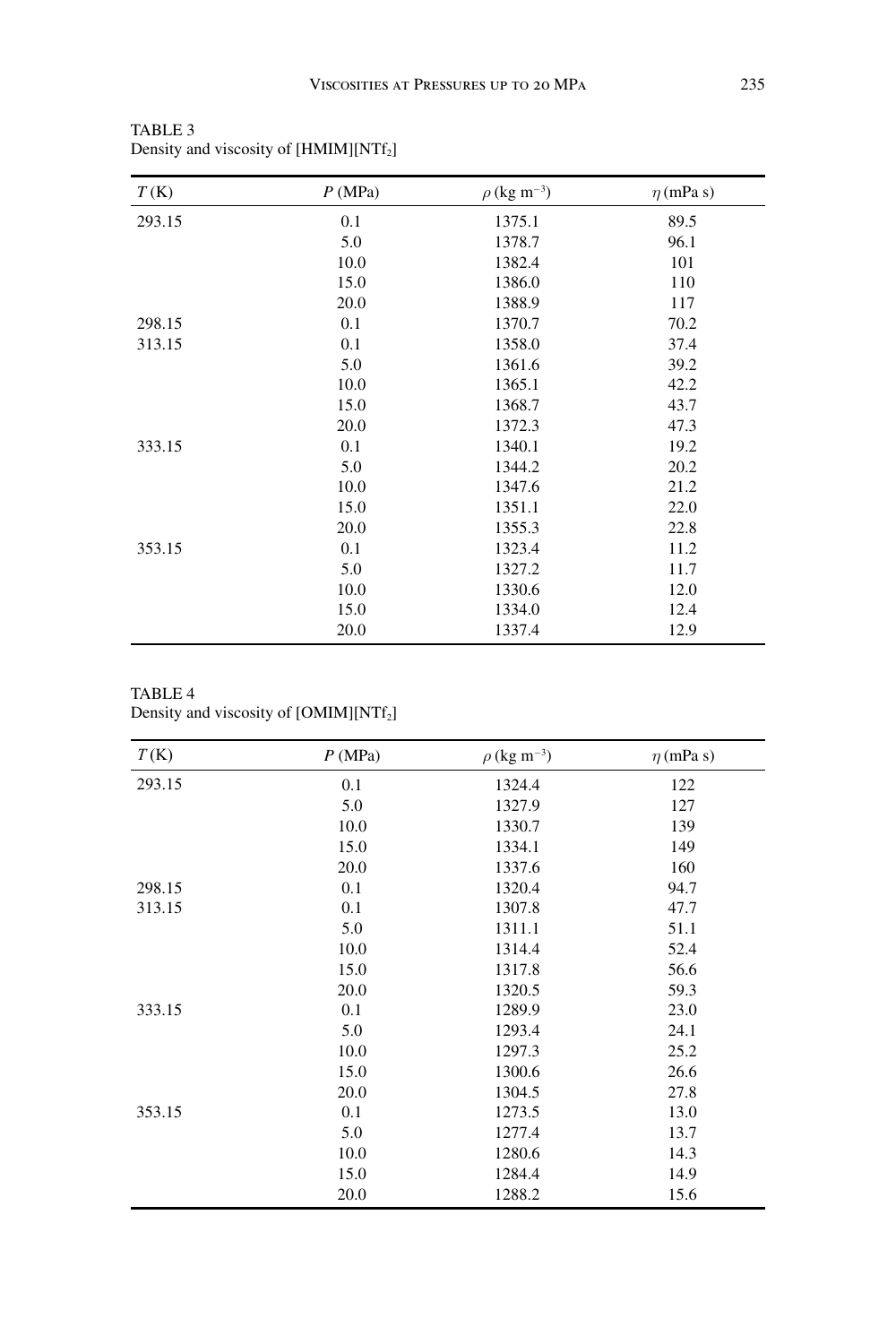Figure 1 shows deviations of the literature density data at 0.1 MPa for  $[BMIM][NTf<sub>2</sub>]$  [17–20] from a quadratic equation fitted by Kanakubo and Harris [21]. Our results are in good agreement with those values calculated by that equation. Figure 2 shows deviations of the literature density data at 0.1 MPa for  $[HMIM][NTf_2]$   $[1,10,11,22]$  from recommended values by IUPAC [2]. Our results are in good agreement with recommended values by



FIGURE 1

Deviations for fit of experimental atmospheric pressure and literature densities for [BMIM] [NTf<sub>2</sub>] to a quadratic equation fitted by Kanakubo and Harris [21] as function of temperature:  $\circ$ , this work;  $\Box$ , Azevedo et al. [17];  $\Delta$ , Jacquemin et al. [18];  $\Diamond$ , Castro et al. [19]; +, Hiraga et al. [20].



FIGURE 2

Deviations for fit of experimental atmospheric pressure and literature viscosities for [HMIM] [NTf2] to recommended values by IUPAC [2] as function of temperature: ○, this work; □, Kandil et al. [10];  $\Delta$ , Widegren and Magee [11];  $\Diamond$ , Esperanca et al. [22]; +, Driver and Seddon [1].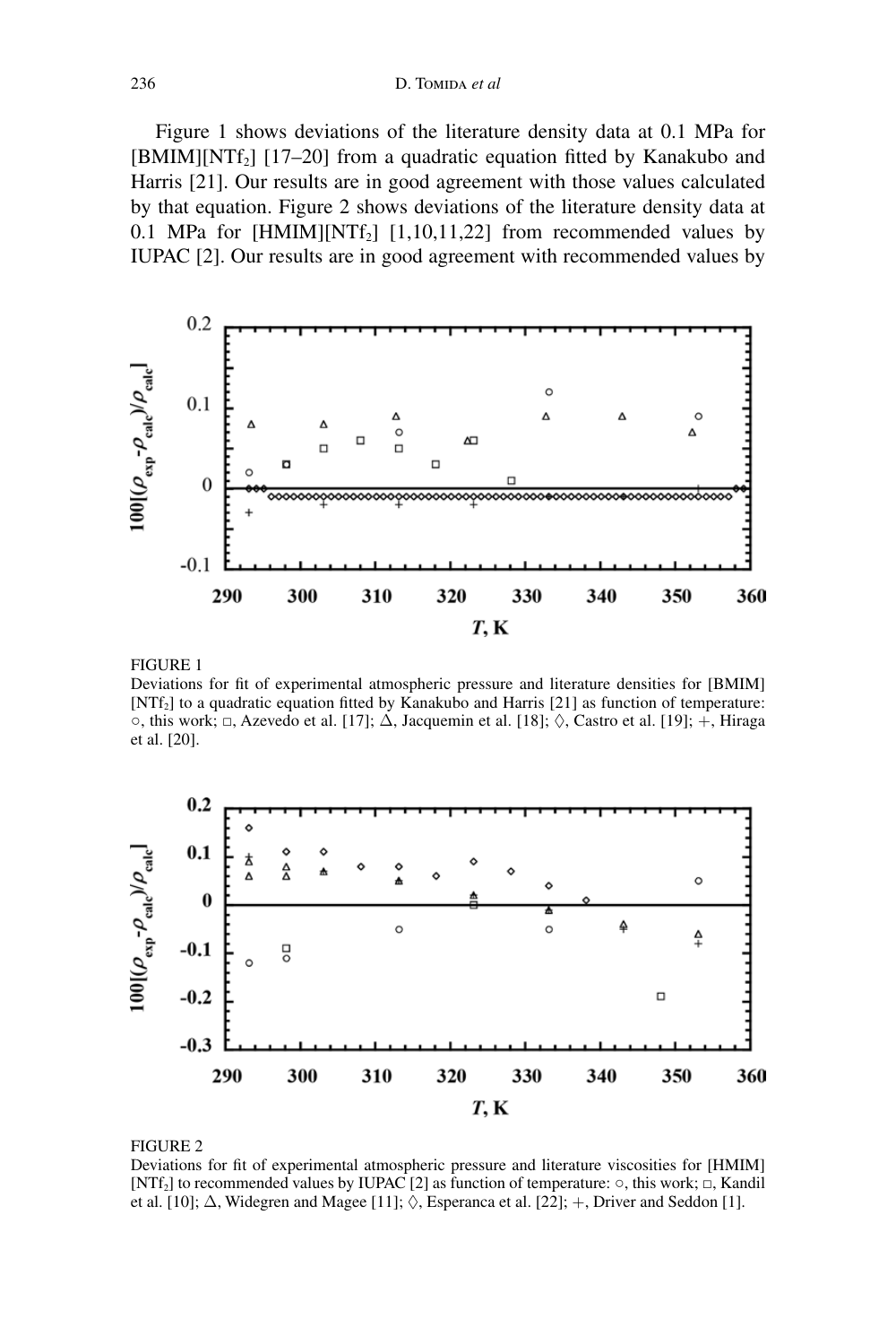IUPAC. Figure 3 shows deviations of the literature density data at 0.1 MPa for  $[OMIM][NTf_2]$   $[23–26]$  from a quadratic equation fitted by Jacquemin et al. [18]. Our results are in good agreement with those values calculated by that equation.

The viscosities at 0.1 MPa were correlated with the Vogel–Fulcher–Tammann (VFT) equation (Eq. 1) [27–29].

$$
\eta = \eta' \exp[B/(T - T_0)] \tag{1}
$$

where  $\eta'$ , *B*, and  $T_0$  are adjustable parameters. The values of these parameters were determined from the present experimental results using a leastsquares method, and are listed in Table 5. The values obtained using the VFT equation and the experimental values for [BMIM][NTf<sub>2</sub>], [HMIM] [NTf<sub>2</sub>], and [OMIM][NTf<sub>2</sub>] correlated within  $\pm 1.3\%$ ,  $\pm 0.5\%$ , and  $\pm 0.6\%$ , respectively.



#### FIGURE 3

Deviations for fit of experimental atmospheric pressure and literature densities for [OMIM] [NTf2] to a quadratic equation fitted by Jacquemin et al. [18] as function of temperature: ○, this work;  $\Box$ , Gardas et al. [23];  $\Delta$ , Tariq et al. [24];  $\Diamond$ , Montalbán et al. [25]; +, Santos et al. [26].

TABLE 5 VFT equation parameters

|                 | $\eta'$ (mPa s) | B(K)   | $T_0$ (K) |
|-----------------|-----------------|--------|-----------|
| $[BMIM][NTf_2]$ | 0.1977          | 711.5  | 169.5     |
| $[HMIM][NTf_2]$ | 0.1173          | 876.8  | 161.0     |
| $[OMIM][NTf_2]$ | 0.0775          | 1008.3 | 156.2     |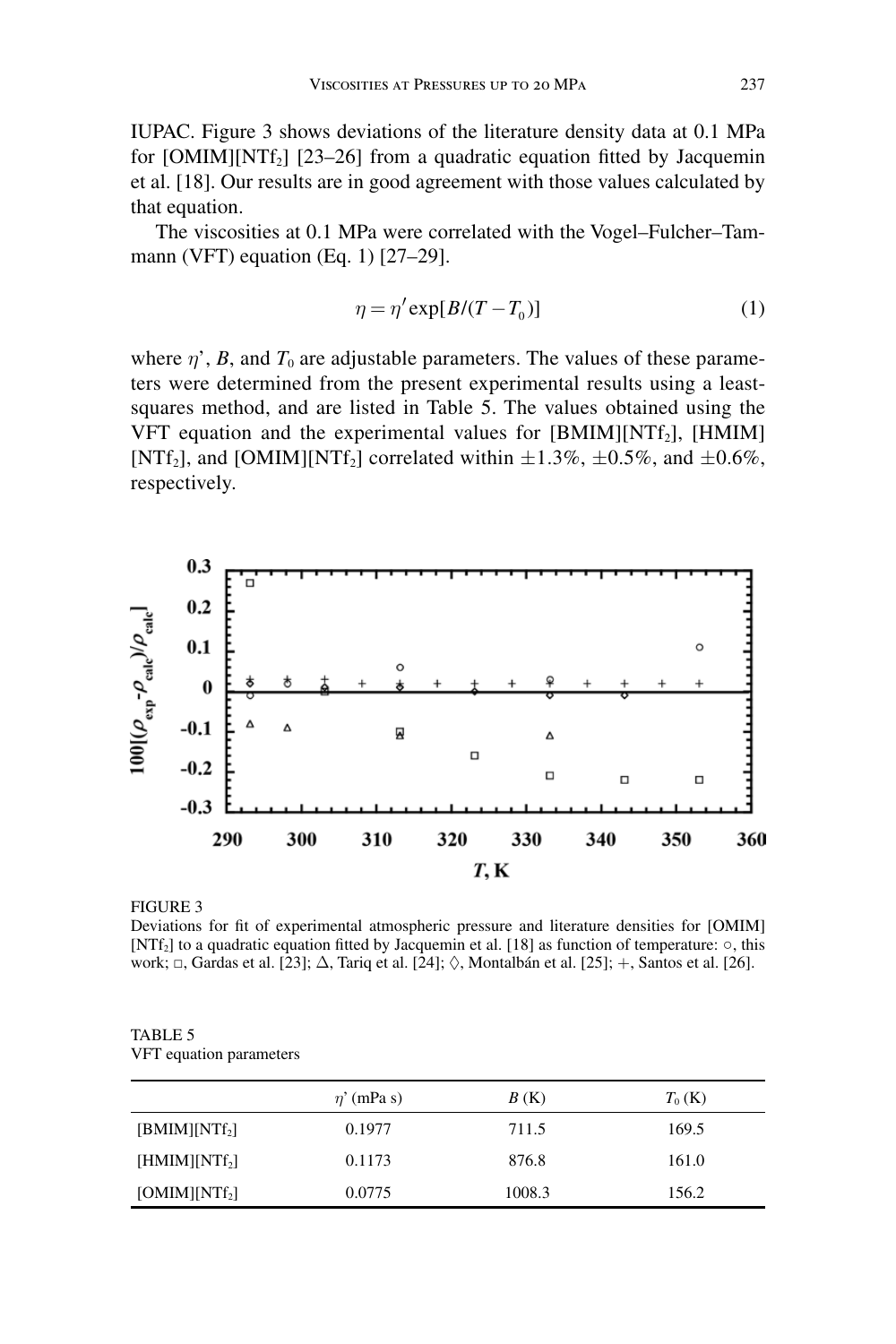Figure 4 shows deviations of the literature viscosity data at 0.1 MPa for  $[BMIM][NTf<sub>2</sub>]$   $[7,8,20,30–36]$  from Eq. (1). Our results are in excellent agreement with those reported by Tariq et al. [32]. The results reported by Harris et al. [7], Atilhan et al. [8], Vranes et al. [33], Hiraga et al. [20], and Malek and Ijardar [34] are in good agreement with our results. The results reported by Jacquemin et al. [30] agree with ours, except for one point.

Figure 5 shows deviations of the literature viscosity data at 0.1 MPa for  $[HMIM][NTf<sub>2</sub>]$  [2,9–11,32,36–44] from Eq. (1). Our results are in excellent agreement with those reported by Widegren and Magee [11], Tariq et al. [32], Nazet et al. [39], Iguchi et al. [41], and IUPAC [2]. The results reported by Seoane et al. [40], Diogo et al. [42], Santos et al. [43], and Calado et al. [44] are in good agreement with our results.

Figure 6 shows deviations of the literature viscosity data at 0.1 MPa for  $[OMIM][NTf<sub>2</sub>]$  from Eq. (1). The results reported by Tariq et al. [32] are in good agreement with our results. The results reported by Tokuda et al. [36] agree with our results within the experimental uncertainty.

The experimental viscosity data at high pressures were fitted with the Tait equation for viscosity [45], as follows:

$$
\ln(\eta_p/\eta_0) = E \ln[(D+P)/(D+0.1)] \tag{2}
$$

where  $\eta_{\rm p}$  and  $\eta_{\rm 0}$  are the viscosities at pressure *P* and 0.1 MPa, respectively; and *E* and *D* are adjustable parameters. Table 6 shows the values of the parameters determined from the present data. The *E* values were constant,



#### FIGURE 4

Deviations for fit of experimental atmospheric pressure and literature viscosities for [BMIM] [NTf<sub>2</sub>] to Eq. (1) as function of temperature:  $\circ$ , this work;  $\Box$ , Jacquemin et al. [30];  $\Delta$ , Harris et al. [7];  $\Diamond$ , Atilhan et al. [8]; +, Salgado et al. [31];  $\times$ , Tariq et al. [32];  $\bullet$ , Vranes et al. [33];  $\blacksquare$ , Hiraga et al. [20];  $\triangle$ , Malek and Ijardar [34];  $\triangle$ , Salinas et al. [35]; and  $\triangleright$ , Tokuda et al. [36].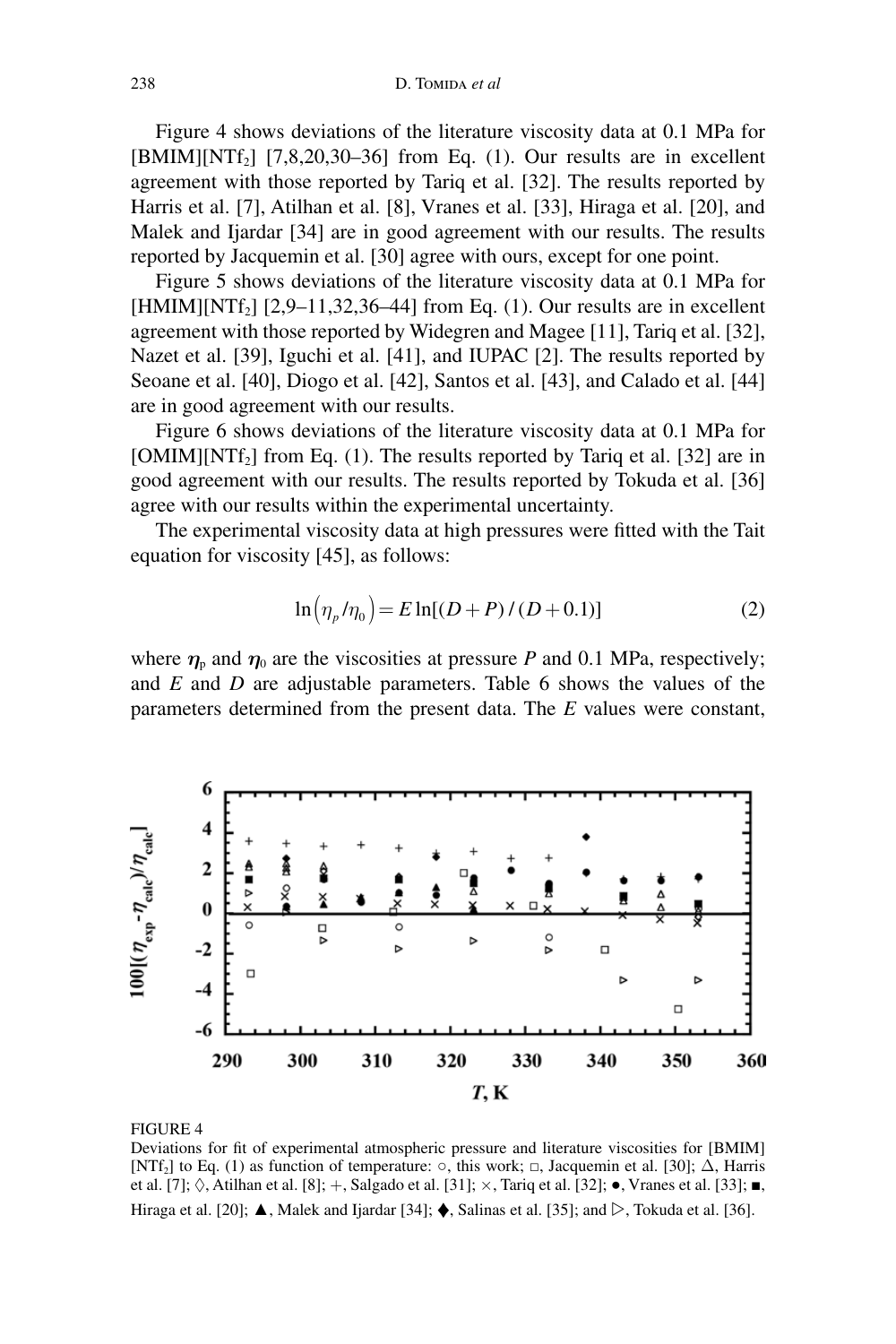

#### FIGURE 5

Deviations for fit of experimental atmospheric pressure and literature viscosities for [HMIM] [NTf<sub>2</sub>] to Eq. (1) as function of temperature:  $\circ$ , this work;  $\Box$ , Crosthwaite et al. [37];  $\Delta$ , Tokuda et al. [36];  $\Diamond$ , Widegren and Magee [11]; +, Kandil et al. [10];  $\times$ , Muhammad et al. [38];  $\bullet$ , Ahosseini and Scurto [9];  $\blacksquare$ , Tariq et al. [32];  $\blacktriangle$ , Nazet et al. [39];  $\blacklozenge$ , Seoane et al. [40];  $\triangleright$ , Iguchi et al. [41];  $\blacktriangle$ , Diogo et al. [42];  $\triangleleft$ , Santos et al. [43];  $\blacktriangleleft$ , Calado et al. [44]; and  $\nabla$ , IUPAC [2].



FIGURE 6

Deviations for fit of experimental atmospheric pressure and literature viscosities for [OMIM][NTf<sub>2</sub>] to Eq. (1) as function of temperature:  $\circ$ , this work;  $\Box$ , Tokuda et al. [36]; and  $\Delta$ , Tariq et al. [32].

#### TABLE 6 Tait equation parameters

|                 | D(MPa)              | $E(-)$ |
|-----------------|---------------------|--------|
| $[BMIM][NTf_2]$ | $0.6635T/K-136.9$   | 0.862  |
| $[HMIM][NTf_2]$ | $0.88887/K - 203.9$ | 0.898  |
| $[OMIM][NTf_2]$ | $1.399T/K - 242.8$  | 2.28   |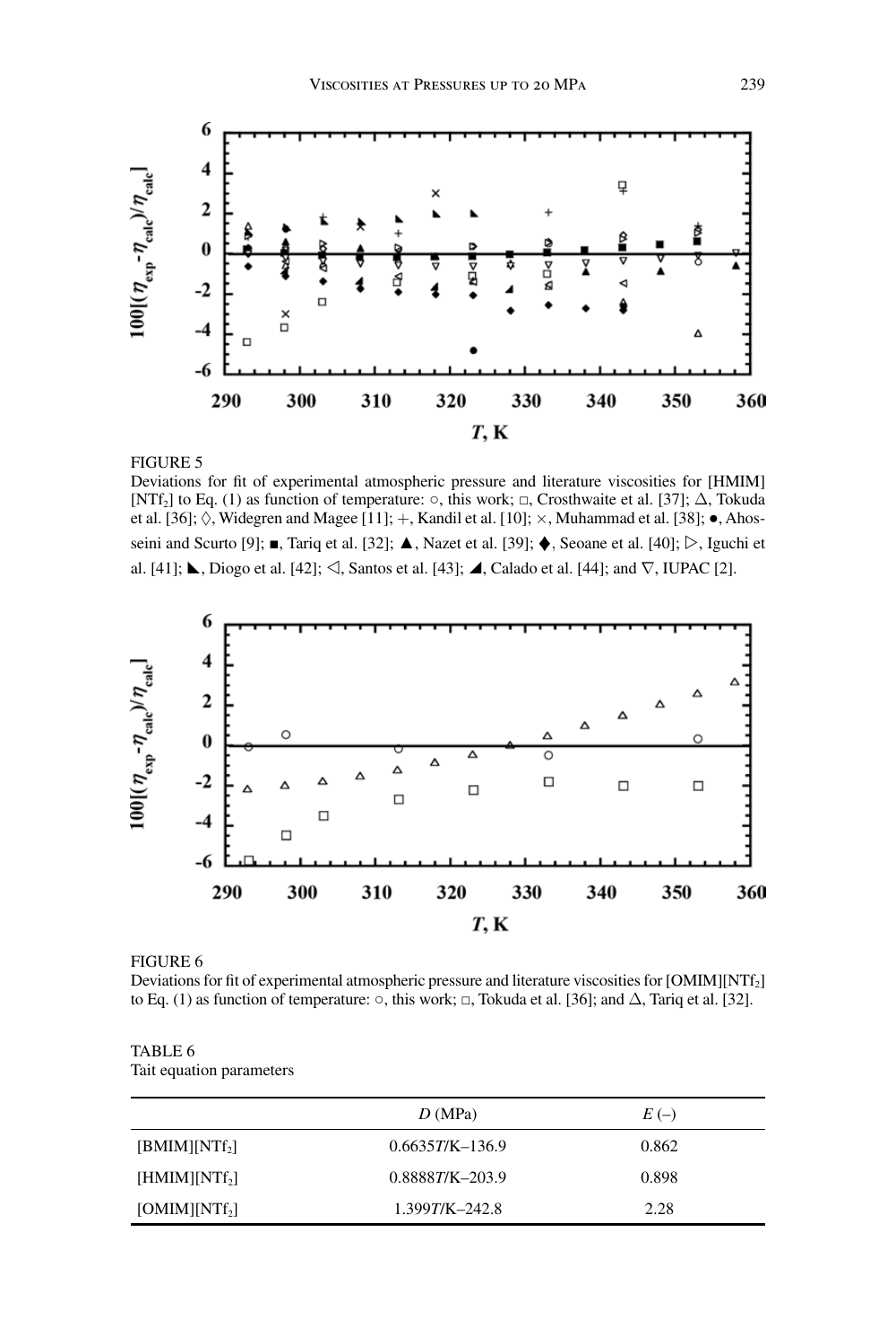and the *D* values varied linearly with temperature. If the value calculated using the VFT equation is substituted for  $\eta_0$ , the viscosity at an arbitrary temperature and pressure can be interpolated. This equation correlated with the experimental values for  $[BMIM][NTf_2]$ ,  $[HMIM][NTf_2]$ , and  $[OMIM][NTf_2]$ with maximum deviations of 2.2%, 2.5%, and 2.7%, respectively.

The viscosities of  $[BMIM][NTf_2]$  at high pressure were measured by Harris et al. (pressures up to 299 MPa) [7] and Atilhan et al. (pressures up to 73 MPa) [8]. Figure 7 shows the deviations of the literature viscosity data at 0.1 MPa for  $[BMIM][NTf_2]$  from Eq. (2). The literature values agree with those obtained using Eq. (2) at pressures less than 30 MPa. The results reported by Harris et al. [7] and Atilhan et al. [8] agree with ours.

The viscosities of  $[HMM][NTf_2]$  at high pressure were measured by Ahosseini et al. (pressures up to 124 MPa) [9] and Kandil et al. (pressures up to 50 MPa) [10]. Figure 8 shows deviations of the literature viscosity data at 0.1 MPa for  $[HMIN][NTf_2]$  from Eq. (2). The literature values agree with those obtained using Eq. (2) at pressures under 20 MPa. The results reported by Ahosseini et al. [9] agree with ours. The results reported by Kandil et al. [10] also agree with ours, except at 333.15 K above 30 MPa, and at 353.15 K above 30 MPa.

The thermal conductivities of [BMIM][NTf<sub>2</sub>], [HMIM][NTf<sub>2</sub>], and [OMIM][NTf<sub>2</sub>] are shown in Table 7. The effect of the alkyl chain length on the thermal conductivities of the 1-alkyl-3-methylimidazolium hexafluorophosphate series [46] was not significant, but for the 1-alkyl-3-methylimidazolium tetrafluoroborate series [47] and *N*-alkylpyridinium tetrafluoroborate series [48], the thermal conductivities decreased slightly with increasing alkyl chain length. In the 1-alkyl-3-methylimidazolium bis[(trifluoromethyl)



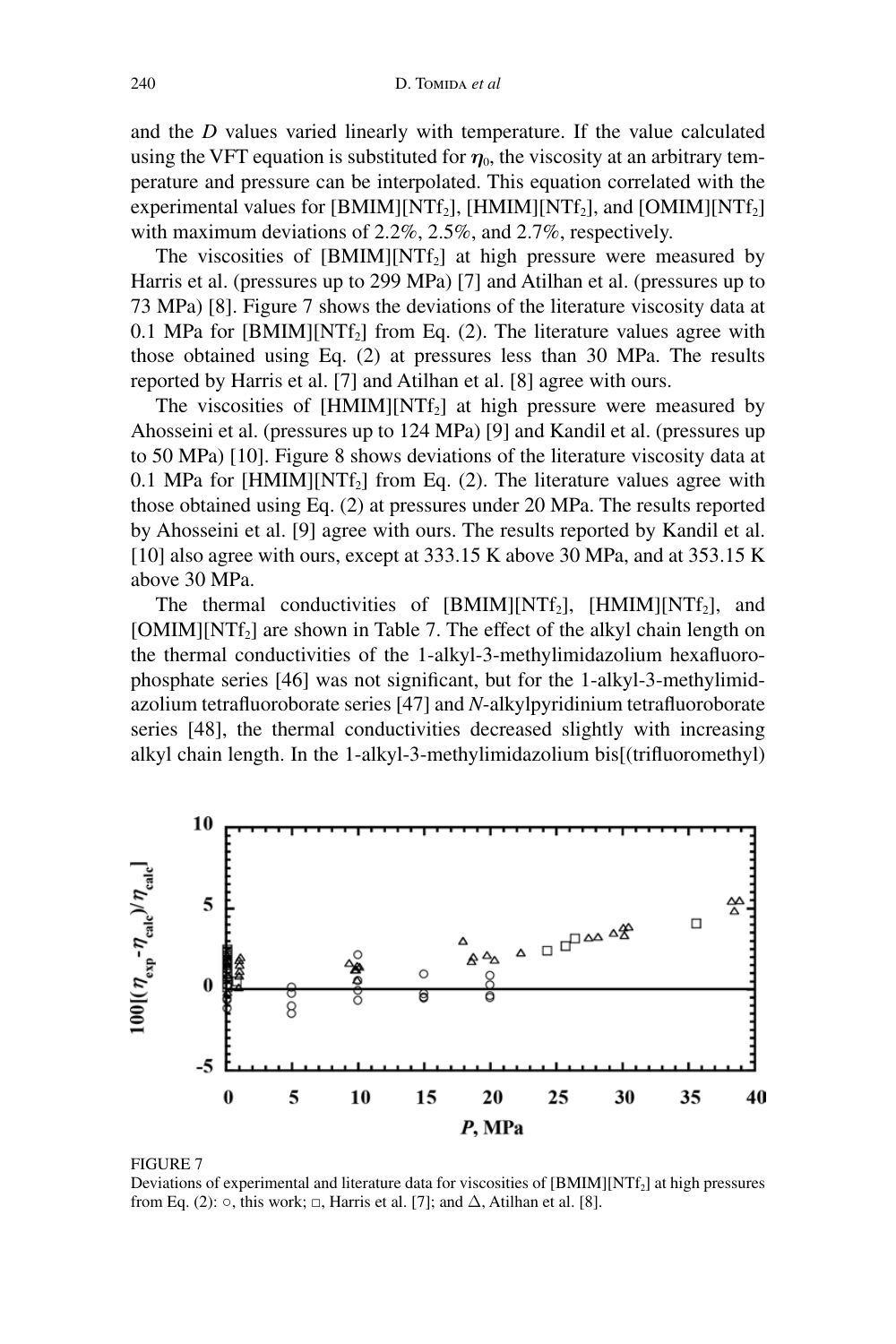

FIGURE 8

Deviations of experimental and literature data for viscosities of [HMIM][NTf<sub>2</sub>] at high pressures from Eq. (2):  $\circ$ , this work;  $\Box$ , Ahosseini et al. [9]; and  $\Delta$ , Kandil et al. [10].

| TABLE 7                                                                                                                  |  |
|--------------------------------------------------------------------------------------------------------------------------|--|
| Thermal conductivities of [BMIM][NTf <sub>2</sub> ], [HMIM][NTf <sub>2</sub> ], and [OMIM][NTf <sub>2</sub> ] at 0.1 MPa |  |

| T(K)            | $\lambda$ (W m <sup>-1</sup> K <sup>-1</sup> ) |
|-----------------|------------------------------------------------|
| $[BMIM][NTf_2]$ |                                                |
| 294.1           | 0.122                                          |
| 314.2           | 0.120                                          |
| 334.4           | 0.119                                          |
| 354.4           | 0.118                                          |
| $[HMIM][NTf_2]$ |                                                |
| 294.2           | 0.121                                          |
| 314.3           | 0.120                                          |
| 334.3           | 0.120                                          |
| 354.3           | 0.119                                          |
| $[OMIM][NTf_2]$ |                                                |
| 294.1           | 0.123                                          |
| 314.3           | 0.123                                          |
| 334.3           | 0.123                                          |
| 354.4           | 0.122                                          |

sulfonyl]amide series, the thermal conductivity was not significant, similar to the case for the 1-alkyl-3-methylimidazolium hexafluorophosphate series.

The experimental thermal conductivity data at 0.1 MPa can be represented by the linear equation

$$
\lambda_0(T) = c_0 + c_1 T \tag{3}
$$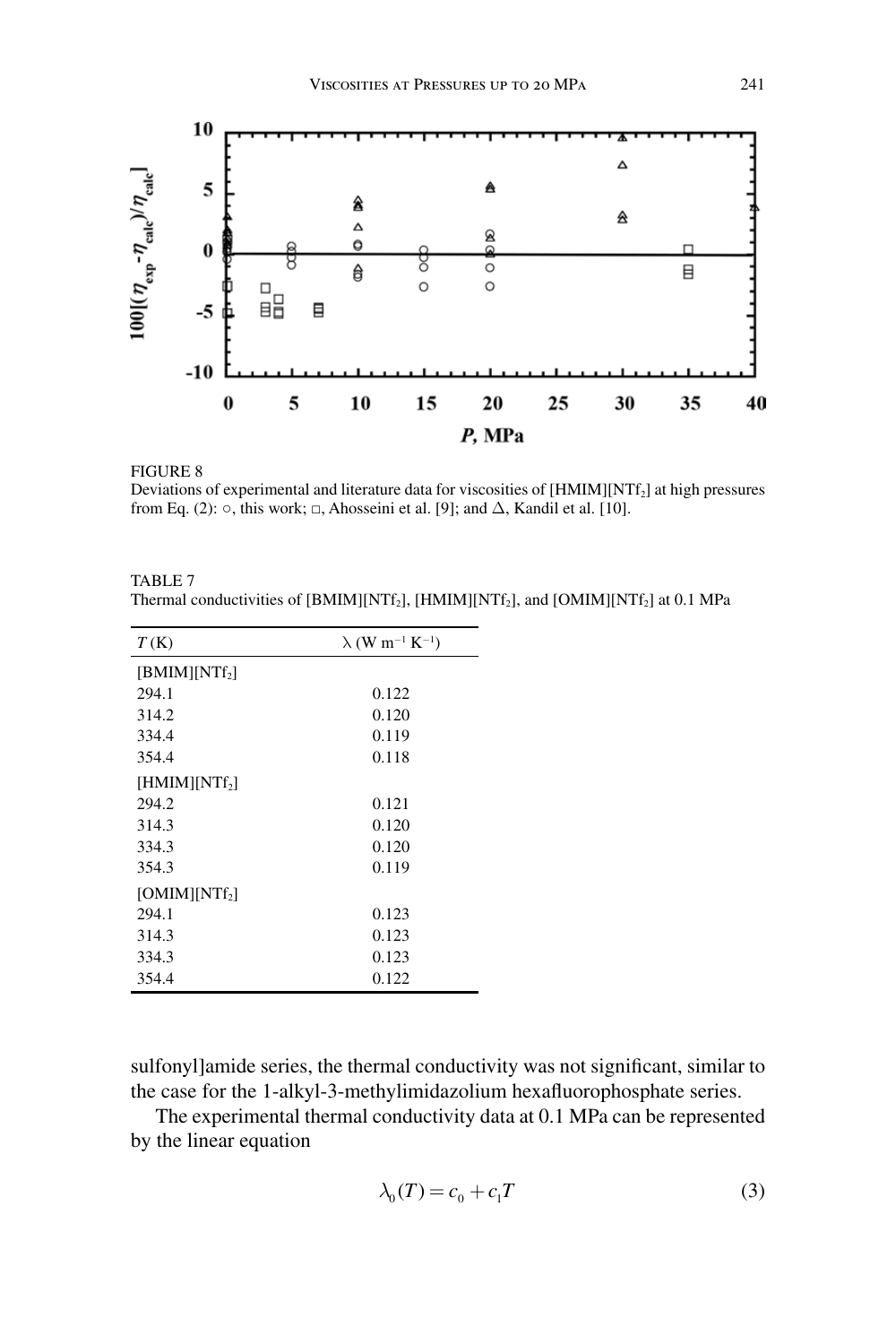The coefficients in Eq. (3) are shown in Table 8. The values obtained using this equation correlated with the experimental values for  $[BMIM][NTf<sub>2</sub>]$ ,  $[HMIM]$ [NTf<sub>2</sub>], and [OMIM][NTf<sub>2</sub>] within  $\pm 0.6\%$ ,  $\pm 0.5\%$ , and  $\pm 0.6\%$ , respectively. Figure 9 shows the deviations of the literature thermal conductivity data [3,6] from the data for  $[BMIM][NTf_2]$  obtained using Eq. (3). The values obtained in this study were smaller than those reported by Ge et al.[3] and Chen et al. [6]. Both groups measured the thermal conductivity using a KD2 Pro thermal property meter (Labcell Ltd., UK), using a transient hot-wire method. Ge et al. used a thermal probe of diameter 1.3 mm and length 60 mm. Chen et al. used a thermal probe of diameter 0.9 mm and length 60 mm. In principle, a thin, long metal wire should be used in the transient hot-wire method, but both groups used a thick, short metal wire. This may have caused the differences between the literature values and our experimental ones.

Figure 10 shows the deviations of the literature thermal conductivity data  $[3-5]$  from the data for  $[HMIM][NTf_2]$  obtained using Eq. (3). The

TABLE<sub>8</sub> Coefficients in Eq. (3)

| $c_0$<br>$(W m^{-1} K^{-1})$ |                           | c <sub>1</sub><br>$(W m^{-1} K^{-2})$ |
|------------------------------|---------------------------|---------------------------------------|
|                              | [BMIM][NTf <sub>2</sub> ] |                                       |
| 0.141                        |                           | $-6.47 \times 10^{-5}$                |
|                              | $[HMIM][NTf_2]$           |                                       |
| 0.130                        |                           | $-3.00 \times 10^{-5}$                |
|                              | $[OMIM][NTf_2]$           |                                       |
| 0.128                        |                           | $-1.49 \times 10^{-5}$                |



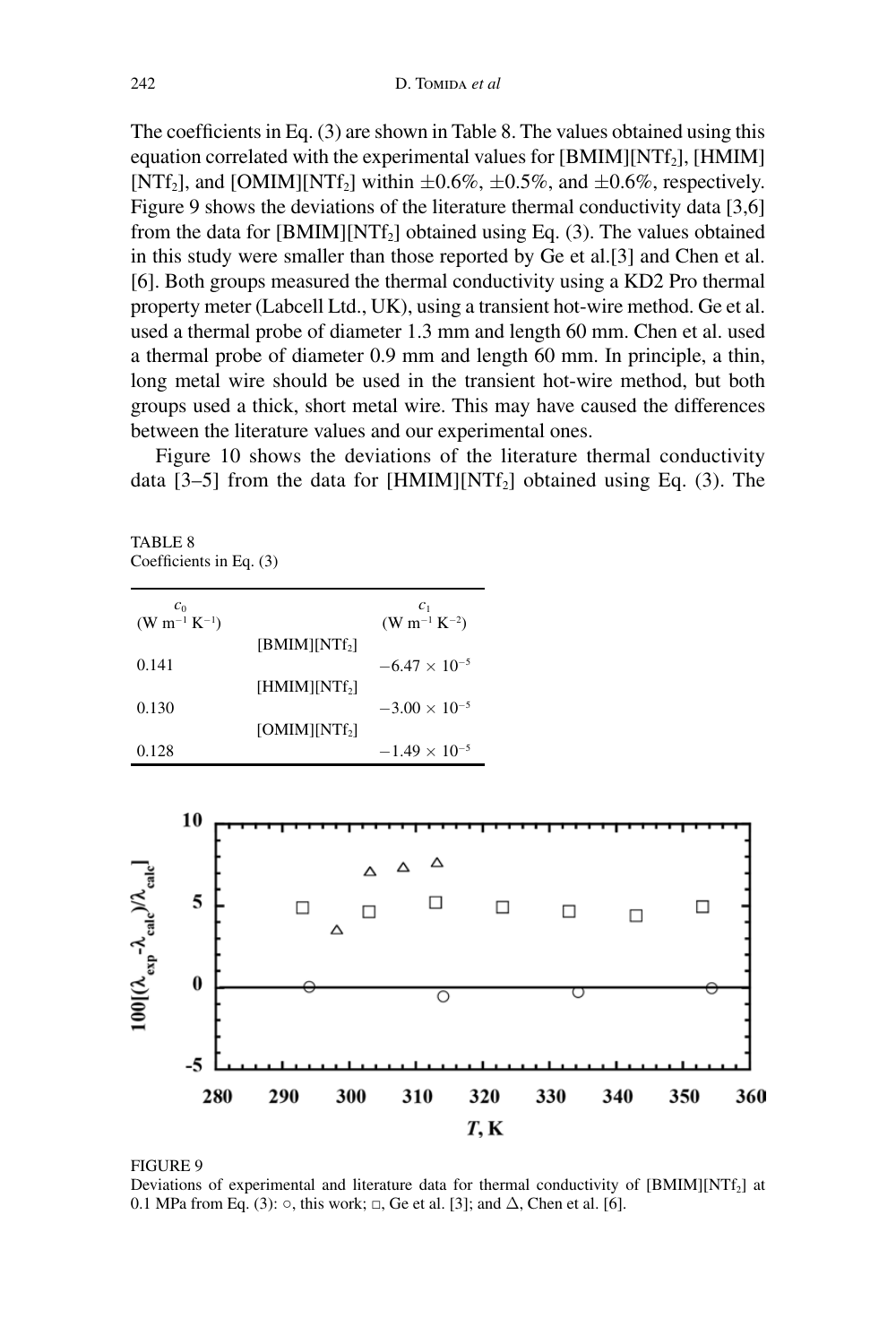

FIGURE 10

Deviations of experimental and literature data for thermal conductivity of [HMIM][NTf<sub>2</sub>] at 0.1 MPa from Eq. (3):  $\circ$ , this work;  $\Box$ , Ge et al. [3];  $\Delta$ , Fröba et al. [4]; and  $\Diamond$ , Tenney et al. [5].



FIGURE 11

Deviations of experimental and literature data for thermal conductivity of  $[OMIM][NTf<sub>2</sub>]$  at 0.1 MPa from Eq. (3): ○, this work; and □, Ge et al. [3].

data reported by Fröba et al. [4] and Tenney et al. [5] are in good agreement with our data. However, the values reported by Ge et al. [3] are higher than ours.

Figure 11 shows the deviations of the literature thermal conductivity data [3] from the data for  $[OMIM][NTf_2]$  obtained using Eq. (3). The values reported by Ge et al. [3] agree with ours within the experimental uncertainty.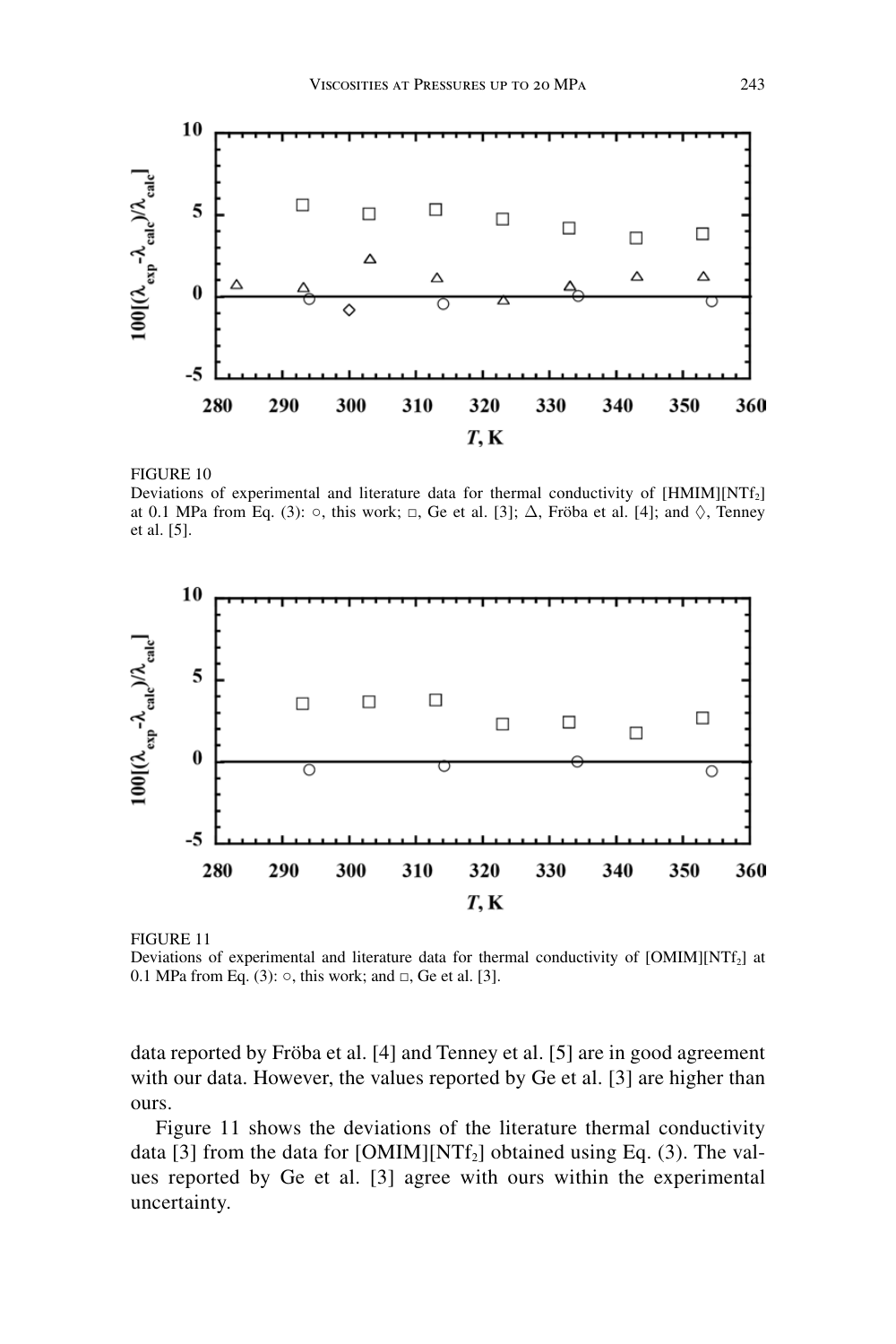## **4 CONCLUSION**

Viscosity and thermal conductivity values are reported for  $[BMIM][NTf<sub>2</sub>]$ ,  $[HMM][NTf<sub>2</sub>]$ , and  $[OMIM][NTF<sub>2</sub>]$ . The viscosity was measured using a rolling-ball viscometer between 293.15 and 353.15 K and at pressures up to 20.0 MPa. The experimental values were correlated with a hybrid VFT–Tait equation within  $\pm 2.7\%$ . The thermal conductivity was determined using the transient short hot-wire method from 294 K to 335 K and 0.1 MPa. For the 1-alkyl-3-methylimidazolium bis[(trifluoromethyl)sulfonyl]amide series, the effect of the alkyl chain length on the thermal conductivity was not significant, similar to the case for the1-alkyl-3-methylimidazolium hexafluorophosphate series. The thermal conductivities obtained for  $[BMIM][NTf<sub>2</sub>]$  in this study were smaller than those reported in the literature.

## **ACKNOWLEDGMENT**

This research was partly supported by a Ministry of Education, Science, Sports and Culture Grant-in-Aid for young scientists (B), 30431472.

## **REFERENCES**

- [1] Marsh K. M., Brennecke J. F., Chirico R. D., Frenkel M., Heintz A., Magee J. W., Peters C. J., Rebelo L. P. N., Seddon K. R., Pure Appl. Chem. 81 (2009) 781.
- [2] Chirico R. D., Diky, V., Magee J. W., Frenkel M., Marsh K. N., Pure Appl. Chem. 81 (2009) 791.
- [3] Ge R., Hardacre C., Nancarrow P., Rooney D. W., J. Chem. Eng. Data 52 (2007) 1819.
- [4] Fröba A. P., Rausch M. H., Krzeminski K., Assenbaum D., Wasserscheid P., Leipertz A., Int. J. Thermophys. 31 (2010) 2059.
- [5] Tenney C. M., Massel M., Nayes J. M., Sen M., Brennecke J. F., J. Chem. Eng. Data 59 (2014) 391.
- [6] Chen H., He Y., Zhu J., Alias H., Ding Y., Nancarrow P., Hardacre C., Rooney D., Tan C., Int. J. Heat Fluid Flow 29 (2008) 149.
- [7] Harris K. R., Kanakubo M., Woolf L. A., J. Chem. Eng. Data 52 (2007) 1080.
- [8] Atilhan M., Jacquemin J., Rooney D., Khraisheh M., Aparicio, S., Ind. Eng. Chem. Res. 53 (2013) 16774.
- [9] Ahosseini A., Scurto A. M., Int. J. Thermophys. 29 (2008) 1222.
- [10] Kandil M. E., Marsh K. N., Goodwin A. R. H., J. Chem. Eng. Data 52 (2007) 2382.
- [11] Widegren J. A., Magee J. W., J. Chem. Eng. Data 52 (2007) 2331.
- [12] Tomida D., Kumagai A., Qiao K., Yokoyama C., Int. J. Thermophys. 27 (2006) 39.
- [13] Tomida D., Kumagai A., Yokoyama C., Int. J. Thermophys. 28 (2007) 133.
- [14] Fujii M., Zhang X., Imaishi N., Fujiwara S., Sakamoto T., Int. J. Thermophys. 18 (1997) 327.
- [15] Tomida D., Kenmochi S., Tsukada T., Yokoyama C., Heat Transfer–Asian Res. 36 (2007) 361.
- [16] Tomida D., Kenmochi S., Qiao K., Yokoyama C., High Temp.-High Press. in press 2016.
- [17] De Azevedo R. G., Esperança J. M. S. S., Szydlowski J., Visak Z. P., Pires P. F., Guedes H. J. R., Rebelo L. P. N., J. Chem. Thermodyn. 37 (2005) 888.
- [18] Jacquemin J., Husson P., Mayer V., Cibulka I., J. Chem. Eng. Data 52 (2007) 2204.